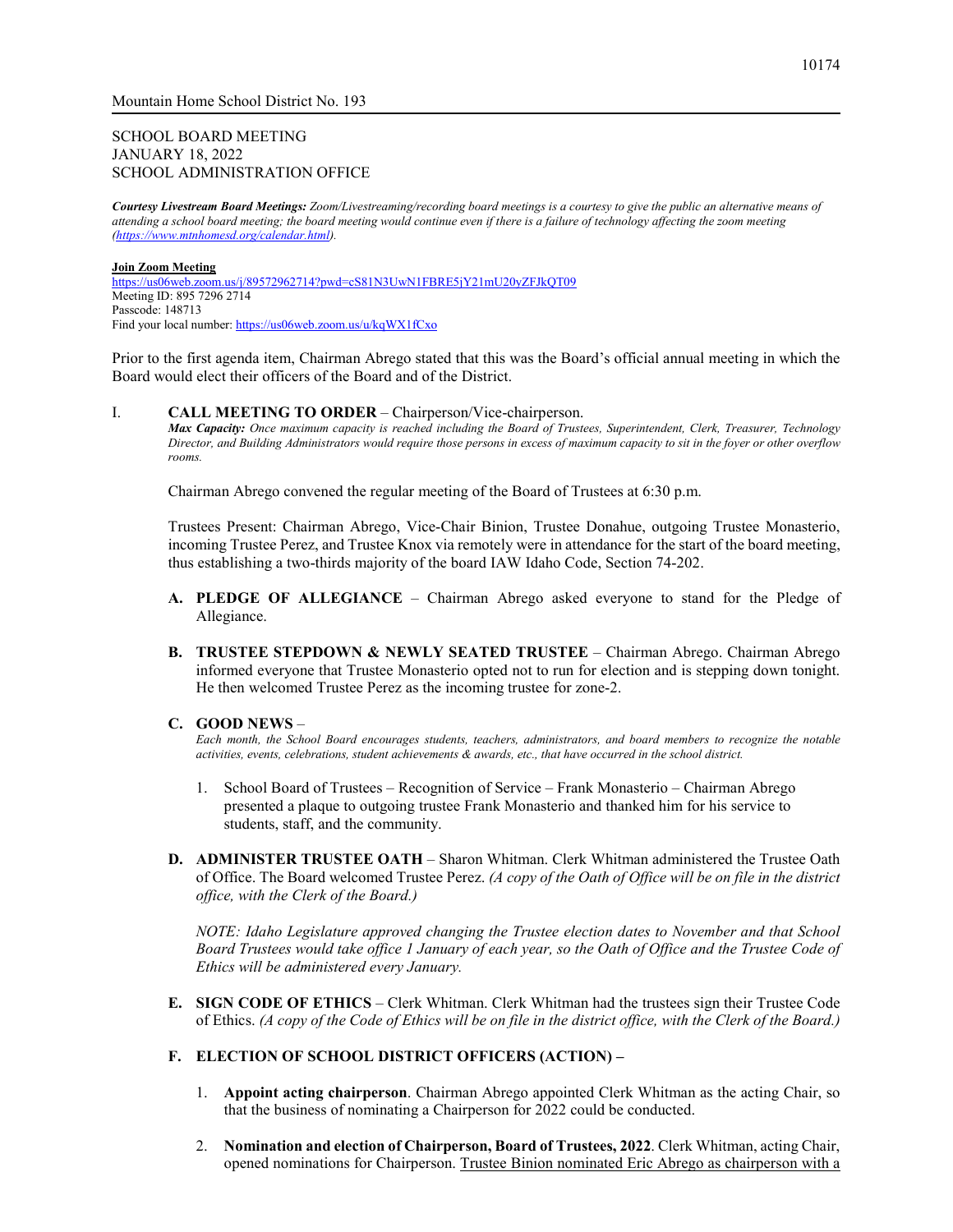second from Trustee Donahue. There being no other nominations, Clerk Whitman closed nominations and then asked all in favor of Eric Abrego say aye, all those against say nay. All trustees voted aye for Eric Abrego. Clerk Whitman declared Trustee Abrego as Chairperson for 2022.

- 3. **Chairperson-elect assumes duties of acting chairperson.**
- 4. **Nomination and election of Vice Chairperson, Board of Trustees, 2022**. Chairman Abrego opened nominations for Vice-Chairperson. Trustee Donahue nominated Trustee Binion as vicechairperson, received a second from Trustee Perez. With there being no other nominations, Chairman Abrego closed nominations and declared Trustee Binion as Vice-Chairperson for 2022.
- 5. **Election of Clerk, School District 193, for 2022**. Chairman Abrego opened nominations for Clerk. Trustee Binion nominated Sharon Whitman as Clerk. Trustee Donahue seconded the motion. With there being no other nominations, Chairman Abrego declared Sharon Whitman elected Clerk for 2022.
- 6. **Election of Deputy Clerk, School District 193, 2022**. Chairman Abrego opened nominations for Deputy Clerk. Chairman Abrego nominated Levi Vick as Deputy Clerk, received a second from Trustee Binion. With there being no other nominations, Chairman Abrego declared Levi Vick as Deputy Clerk for 2022.
- 7. **Election of Treasurer, School District 193, for 2022**. Chairman Abrego opened nominations for Treasurer. Trustee Binion nominated Levi Vick as Treasurer. Trustee Donahue seconded the motion. With there being no other nominations, Chairman Abrego declared Levi Vick elected Treasurer for 2022.
- II. **APPROVAL OF AGENDA OR ADDENDUMS (ACTION)**  Chairman/Vice-chairman. Prior to the consent agenda items, Chairman Abrego asked if there was an addendum to the agenda, or if there was anything to add or remove. Chairman Abrego called for a motion to approve or amend the agenda. Trustee Donahue motioned to approve the agenda as published, with a second from Trustee Binion. Agenda approved.
- III. **CONSENT AGENDA ITEMS (ACTION)**  Board of Trustees. Chairman Abrego called for a motion to approve the consent agenda items. Trustee Donahue moved to approve the consent agenda, with a second from Trustee Binion. Motion carried.
	- **A. APPROVE THE MINUTES OF THE REGULAR BOARD MEETING OF DECEMBER 21, 2021, AND THE SPECIAL BOARD MEETING – BOND COMMITTEE RECOMMENDATION OF JANUARY 10, 2022.**
	- **B. FINANCIAL REPORTS**
	- **C. CONSIDERATION OF BILLS**
	- **D. PERSONNEL**
	- **E. POLICY REVISION** -– 3<sup>rd</sup> and Final Reading
		- 1. Sick & Other Leave Policy
		- 2. FERPA & Management of Student Records Policy
		- 3. PPRA Policy Student Surveys & Medical Exams

## IV. **DELEGATION (COMMENTS – NO ACTION/POSSIBLE DIRECTION)** – None

*Patrons/groups wishing to be placed on the board agenda as a delegation to comment or present to the Board must submit in writing a letter to the Superintendent's Office or Superintendent Administrative Assistant/Clerk of the Board their reason for wanting to be a delegation, or desire to present to the Board no later than the Tuesday prior to the next regular board meeting; There will be no action taken at this time. The Board may decline to hear any matter at its discretion.*

# V. **PUBLIC INPUT (COMMENTS – NO ACTION/POSSIBLE DIRECTION)** – None

*Public input may be provided to the Board by attending the board meeting in person, sign up on the Public Input Signup Sheet, and submit to the Board Chair or Board Clerk the [Public Input Form](https://www.mtnhomesd.org/public-input-form.html) located next to the signup sheet prior to the start of the board meeting The form is also located on the School District Website [\(www.mtnhomesd.org\)](http://www.mtnhomesd.org/). If called upon by the Board, the individual(s) will be allowed a maximum of three minutes to present his/her views. Please do not include the names of students or staff due to FERPA Laws*  and privacy protection. There will be no action taken at this time, but action on a problem area could be scheduled for a subsequent *meeting of the Board. Safety and healthcare measures such as the wearing of face masks and social distancing will be followed during a CDC or State or School Board recognized pandemic. Those individuals refusing to follow the safety mitigations set in place will immediately be escorted out of the building. There is limited seating in the boardroom so patrons might have to sit in the foyer or the overflow room. If you have a complaint against personnel or students by name, you need to schedule an appointment with the Superintendent.*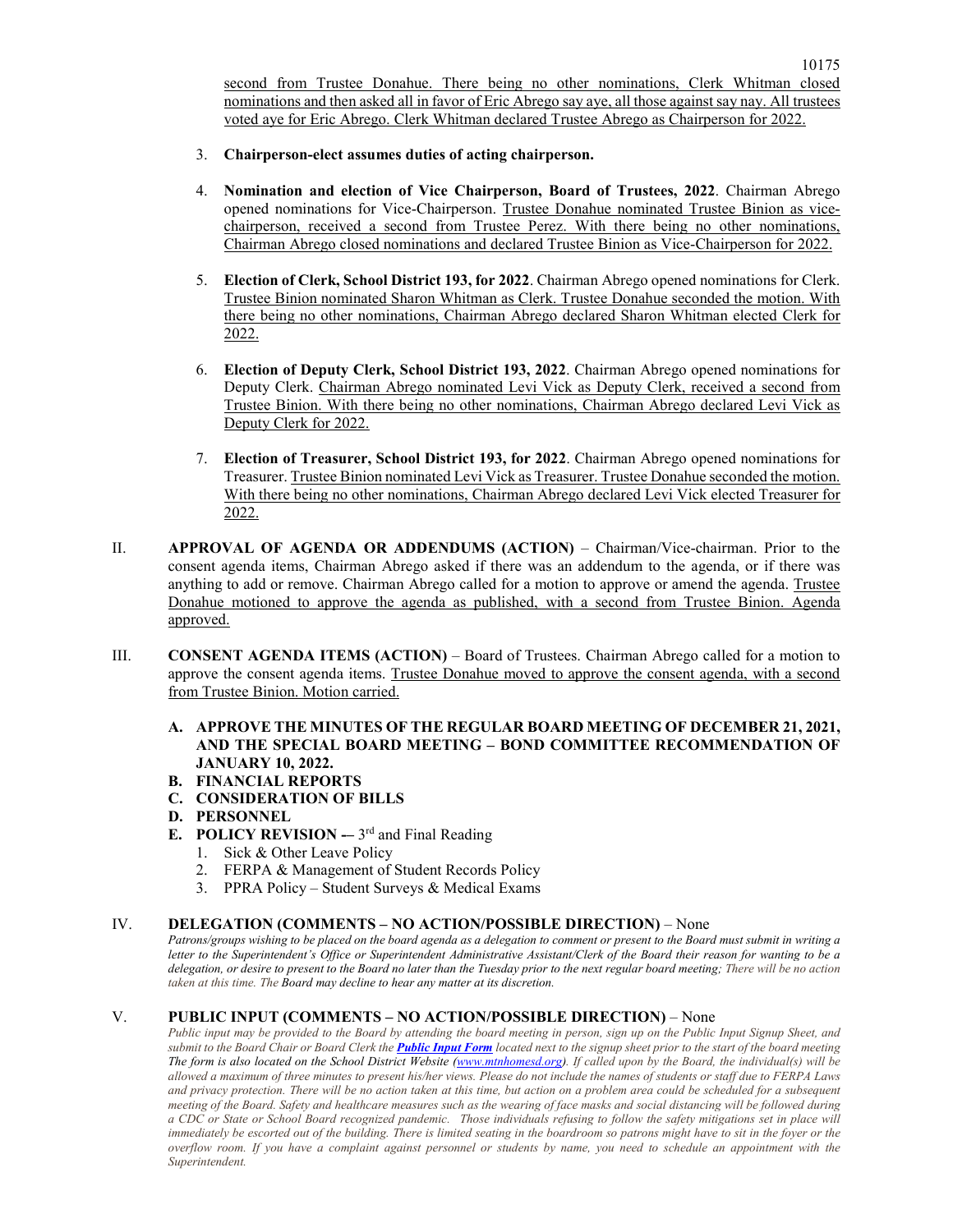*Those wishing to submit public input but do not plan to attend the board meeting may still provide input to the Board as long as the [Public Input Form](https://www.mtnhomesd.org/public-input-form.html) has been submitted by noon the day of the board meeting. All public input forms received will be forwarded to the Board of Trustees but might not be read aloud. Please do not include the names of students or staff due to FERPA Laws and privacy protection. There will be no action taken at this time. There will be no public input via zoom. If you have a complaint against personnel or students by name, you need to schedule an appointment with the Superintendent.*

# VI. **REPORTS (INFORMATION ONLY – NO ACTION/TABLE)** –

**A. MOUNTAIN HOME AFB UPDATE** – MHAFB Liaison. Mr. Niksich informed the board that he had nothing to report.

Mr. Niksich submitted a memo informing the Board that the MHAFB School Advisory Committee awarded the Educator of the Quarter to Taunya Page, MHHS.

**B. SUPERINTENDENT'S REPORT** – James Gilbert. Superintendent Gilbert reported on staffing issues. He said currently staffing is stable, but we do have a lot of illness. He added that the District had to close down a program at East Elementary due to a staffing shortage. Superintendent Gilbert informed the Board that we will address issues such as this building by building and classroom by classroom; hopefully, this will only last a few more weeks. He added that we did have a large number of students absent last week.

Chairman Abrego asked about the status of the restrooms at Tiger Field and would they be ready by track season. Superintendent Gilbert replied that they are supposed to be ready but there has been some delay due to weather.

Chairman Abrego then asked about the bussing staff. Superintendent Gilbert said that currently the bussing staff is in good shape, but should the bus company need to remove a bus, those parents would need to find an alternate means of getting their children to school.

- **C. BOARD OF TRUSTEES PUBLIC ENGAGEMENT REPORT** School Board of Trustees *All business of the school district, with the exceptions IAW Idaho Code, are considered public record information including all school related communications and engagements with the public and employees. No action or response will be made at this time. (Idaho Code Title 74 – Transparent & Ethical Government, Chapter 1 – Public Records Act, and Chapter 2 – Open Meeting Law).*
	- 1. Trustee Donahue reported that she had been contacted by Brock Cherry who works for the city and had concerns about the correct information being presented to the Bond Committee.
	- 2. Chairman Abrego reported that he had been contacted by two teachers. One teacher said she was concerned about how COVID is being treated in the different schools. Another teacher said he wanted to say that he does not want any mask requirements.

### VII. **UNFINISHED BUSINESS (ACTION)** – None

### VIII. **NEW BUSINESS (ACTION)** –

- A. **ESTABLISH SCHEDULE FOR REGULAR MEETINGS (ACTION)** 3<sup>rd</sup> Tuesday of Each Month – Clerk Whitman. Clerk Whitman asked for the board to approve holding the regular board meetings on the third Tuesday of each month at 6:30 p.m. She also asked if the Board was interested in changing the start time of the meeting. The Board quickly discussed the matter and collectively decided to keep the start time at 6:30 p.m. A motion by Trustee Binion to approve holding the regular board meetings on the third Tuesday of each month at 6:30 p.m., received a second from Trustee Donahue. Motion approved.
- **B. DESIGNATION OF PUBLIC POSTING LOCATIONS (ACTION)** Clerk Whitman. Clerk Whitman requested approval of the designated public posting location including the district's website and Facebook page. Trustee Binion motioned to continue to keep the designated public posting locations as presented by Clerk Whitman including the District's Facebook page and website, for the forth coming year. Motion seconded by Trustee Donahue. Motion granted.
	- 1. School Administration Office, 470 North 3rd East
	- 2. Mountain Home School District Website [www.mtnhomesd.org](http://www.mtnhomesd.org/)
	- 3. Mountain Home School District Facebook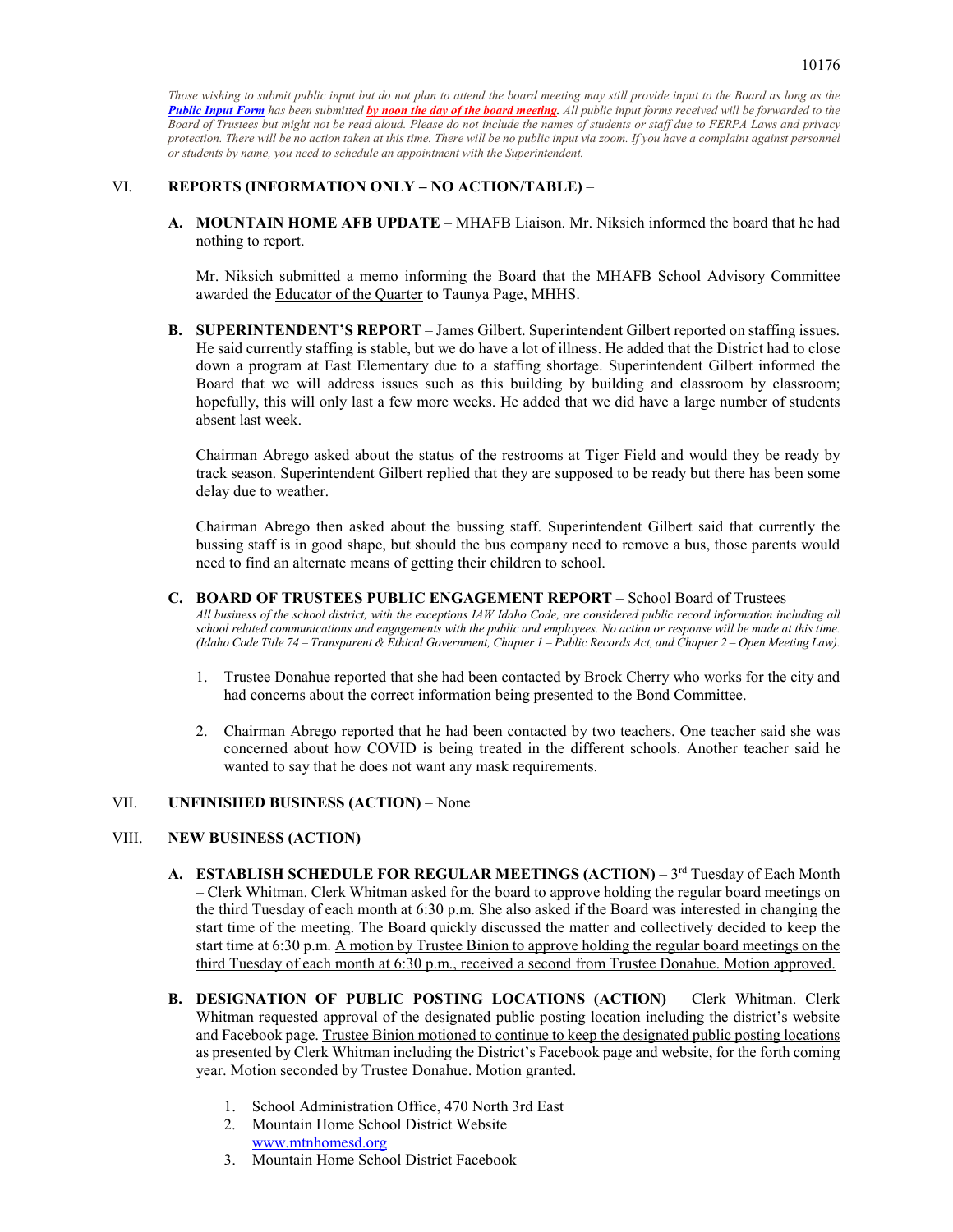**C. PROPOSED APPOINTMENTS FOR THE YEAR OF 2022 (ACTION)** – James Gilbert. Superintendent Gilbert explained that this is also an annual business part of the board meeting and that there are no changed to the list of officers for 2022. Chairman Abrego asked for a motion to approve the list of District Officers for 2022. Trustee Donahue motioned to approve the appointments of the District Officer for 2022, as presented by Superintendent Gilbert. Trustee Binion seconded the motion. Motion carried.

## **OFFICERS OF THE DISTRICT 2022**

# **RECORDS CUSTODIANS OF THE DISTRICT**

- **D. IDENTIFY NEEDED AREAS FOR ISBA BOARD TRAINING (ACTION)** Chairman Abrego. Chairman Abrego asked for this item to be tabled until the next regular board meeting to give the trustees more time to review the different training options.
	- 1. Professional Development Modules Options
- **E. OUT-OF-DISTRICT OPEN ENROLLMENT APPLICATIONS (ACTION) – 2022-2023** James Gilbert. Superintendent Gilbert requested approval of the open enrollment application for the 2022-2023 school year. The parents will provide transportation to and from school.
	- 1. Katherine Agner for her 11<sup>th</sup> grader, MHHS
	- 2. Deidre Erwin for her 10<sup>th</sup> grader, MHHS

Trustee Donahue motioned to approve the Out-of-District Open Enrollment Application as presented by Superintendent Gilbert, with a second from Trustee Binion. Motion passed.

**F. RETURN TO SCHOOL PROCEDURE (ACTION)** – James Gilbert. Superintendent Gilbert handed out the CDC Guidance regarding COVID. He asked for clearance from the Board regarding quarantines and face masks. He added that the Board approved our Return to School Plan Oct 2021 and again Dec 2021. Superintendent Gilbert said that require quarantining of positive cases and again asked for guidance regarding quarantining and face masks.

Discussion on the CDC requirements, quarantines, wearing face masks, close contact tracing, exposure notification, the COVID requirements differences between elementary school cases and secondary school cases and how there is a difference between the two, tracking masks, etc.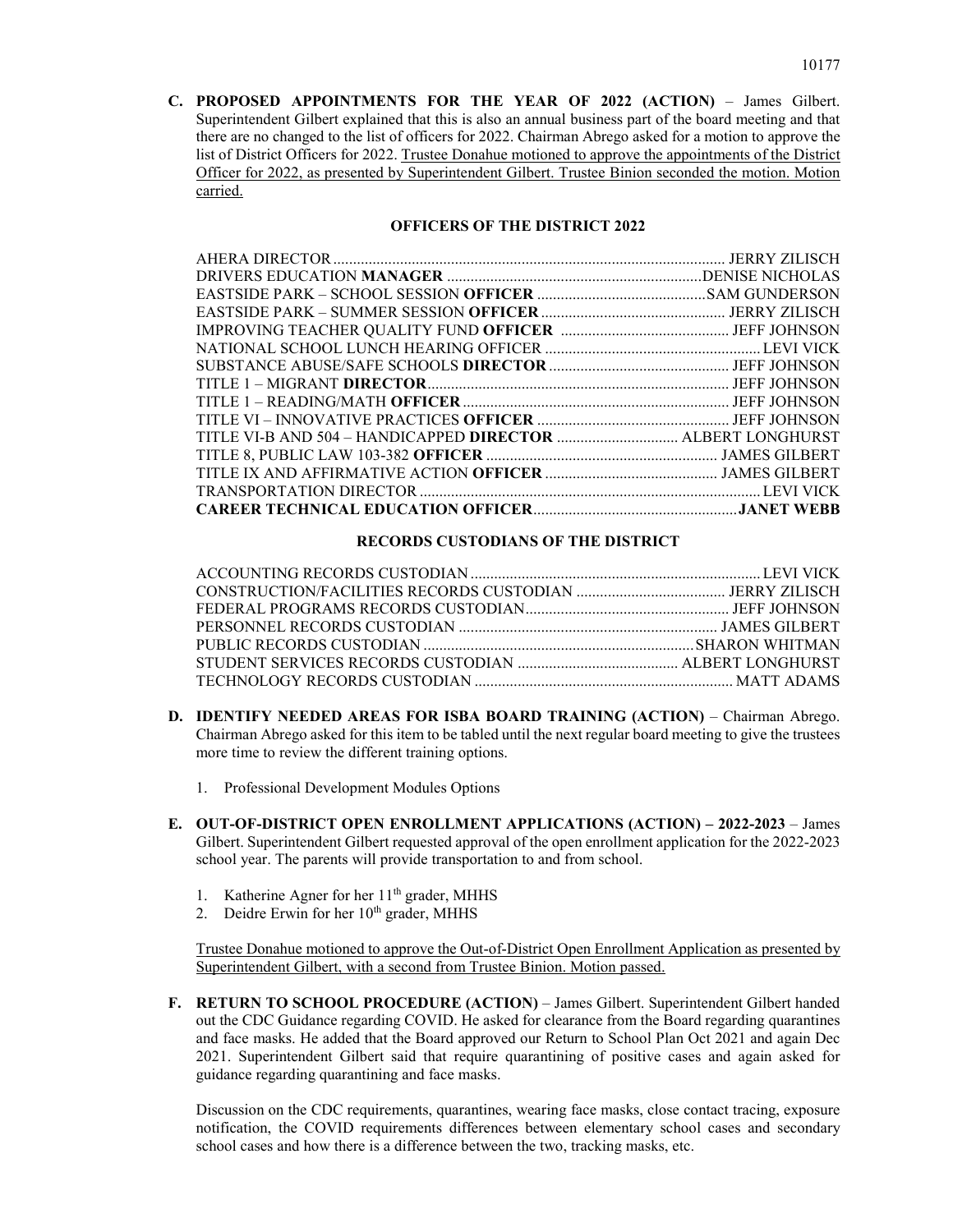Trustee Knox asked if we could simplify this a bit more and say if you test positive for COVID or have symptoms, you need to stay home for five-days; if you are exposed at school, you will be notified. It's up to the parents to inform the school if their child was exposed or tested positive.

Trustee Perez added that it is taking longer and longer to get results of a COVID test and by the time the results come in, the quarantine has ended and sometimes the 5-day mask requirement has ended.

Trustee Donahue asked if there were mixed messages being passed from building to building creating stress for some teachers. Superintendent Gilbert replied yes.

A long conversation continued regarding the Board guidance for building principals.

Clarification: Positive cases must quarantine for 5-days from either the start of the symptoms or a positive test; they may return on the 6<sup>th</sup> day with improving symptoms or a negative test result.

No quarantine required for those exposed to COVID at school or school events.

If there is a school exposure, parents are to be notified that the student was a close contact. Email notification is sufficient.

COVID exposure in the home should follow the same 5-day quarantine if they can isolate from the positive family member. If they are unable to isolate from the positive family member, they must quarantine for 10-days or have a negative test result after the fifth day (test on day 6) before returning to school.

The quarantine for the exposure starts at the onset of symptoms or a positive test result for COVID.

Chairman Abrego called for a motion. Trustee Binion motioned to approve the aforementioned return to school procedures. Trustee Donahue seconded the motion. Motion approved.

### **G. POLICY REVISION (ACTION)** – 1st Reading – James Gilbert

- 1. **Field Trip Request Policy** Superintendent Gilbert presented the 1st reading of the proposed revision of Mountain Home School District No. 193 Field Trip Request Policy. He said this policy was revised to update the language and add definitions. Trustee Binion motioned to approve the 1st reading of the proposed revision of the Field Trip Request Policy, as presented by Superintendent Gilbert. Trustee Donahue seconded the motion. Motion granted.
- 2. **Graduation Requirements Policy 3 – Early Graduation** Superintendent Gilbert presented the 1<sup>st</sup> reading of the proposed revision of Mountain Home School District No. 193 Graduation Requirements Policy 3 – Early Graduation. He said this policy was revised to add additional requirements as required by the SDE and to clarify the exact requirements to be considered an early graduate candidate. Chairman Abrego asked to change reference #6 to reference #9. Trustee Donahue motioned to approve the  $1<sup>st</sup>$  reading of the proposed revision of the Graduation Requirements Policy 3 – Early Graduation with the correction, as presented by Superintendent Gilbert. Trustee Binion seconded the motion. Motion passed.
- **H. POLICY REVIEW (ACTION)** 1st and Only Reading James Gilbert. Superintendent Gilbert presented the 1<sup>st</sup> and only reading of the Mountain Home School District No. 193 Extracurricular Activities Liability Release Policy. He said this policy was reviewed and no changes were needed. Trustee Binion motioned to approve the 1<sup>st</sup> and only reading of the Extracurricular Activities Liability Release Policy, as presented by Superintendent Gilbert. Trustee Donahue seconded the motion. Motion carried.
	- 1. Extracurricular Activities Liability Release Policy
- **I. POLICY DELETION**  $(ACTION) 1<sup>st</sup>$  and Only Reading James Gilbert. Superintendent Gilbert presented the Restraint or Seclusion of a Student Policy for deletion. He added that this was converted to a non-policy procedure as it wasn't necessary to have as a policy. Trustee Binion motioned to delete the Restraint or Seclusion of a Student Policy, as presented by Superintendent Gilbert. Trustee Donahue seconded the motion. Motion approved.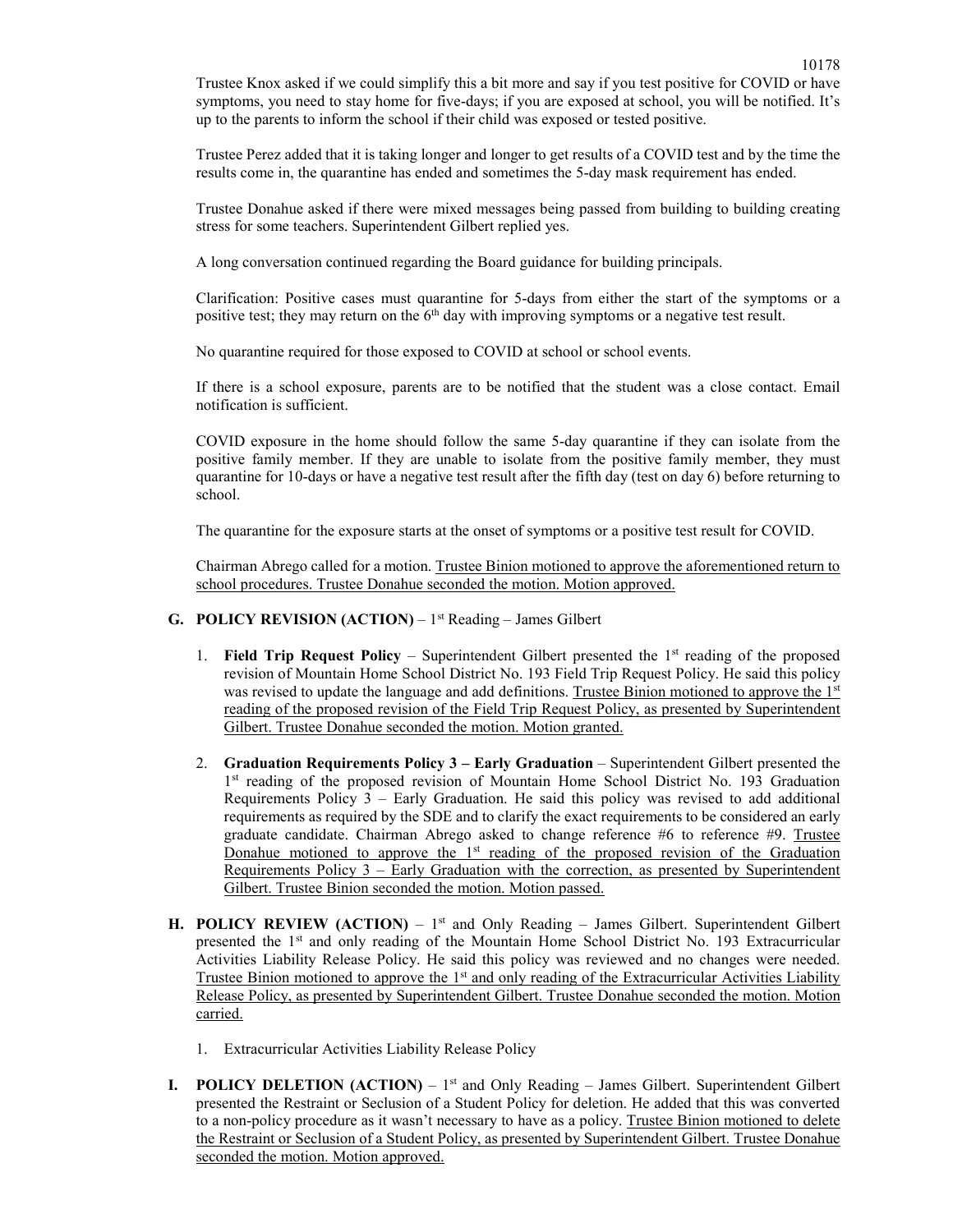- 1. Restraint or Seclusion of a Student Policy
- **J. APPROVAL OF DISTRICT CALENDARS – MHSD & BMS – 2022-2023 (ACTION)** James Gilbert. Superintendent Gilbert presented the proposed 2022-23 school calendars for approval with the caveat that it could change after negotiations. He explained that both calendars are the same as this school year. Chairman Abrego asked why does the calendar have Christmas break starting in the middle of the week and close to Christmas day, yet the kids come back on the Thursday after New Year? He explained that families travel Christmas week, and no one really worries about New Year's week. Superintendent Gilbert explained that the district tries to keep the two semesters as even as possible while still trying to keep a two-week break and depending on when Christmas lays in a particular year is what determines when Christmas break begins. Trustee Donahue motioned to approve the 2022-2023 MHSD & BMS Calendars as presented by Superintendent Gilbert and subject to change. Trustee Binion seconded the motion. Motion granted.
- **K. RESOLUTION 22-07 – CALLING FOR A SCHOOL BOND ELECTION (20-YEAR BOND) (ACTION)** – James Gilbert. Superintendent Gilbert presented Resolution 22-07 Calling for a School Bond Election. He explained that this starts bond election process. He then read aloud the resolution. A motion by Trustee Donahue to approve Resolution 22-07 – Calling for a School Bond Election be held on May 17, 2022, as presented by Superintendent Gilbert, received a second from Trustee Binion. Motion passed. Chairman Abrego called for a rollcall vote.

## **MOUNTAIN HOME SCHOOL DISTRICT NO. 193 MOUNTAIN HOME, IDAHO RESOLUTION 22-07 – CALLING FOR A SCHOOL BOND ELECTION (20-YEAR)**

A RESOLUTION OF THE BOARD OF TRUSTEES OF MOUNTAIN HOME SCHOOL DISTRICT NO. 193, ELMORE COUNTY, IDAHO, ORDERING A SPECIAL ELECTION TO BE HELD ON THE QUESTION OF ISSUING GENERAL OBLIGATION SCHOOL BONDS IN AN AGGREGATE PRINCIPAL AMOUNT NOT TO EXCEED \$79,000,000; ESTABLISHING THE DATE OF ELECTION; PROVIDING A FORM OF THE BALLOT; PROVIDING FOR RELATED MATTERS; AND PROVIDING AN EFFECTIVE DATE

WHEREAS, Mountain Home School District No. 193, of Elmore County, Idaho (the "District"), is a school district created and operating under the laws of the State of Idaho; and

WHEREAS, in the opinion of the Board of Trustees of the District (the "Board"), there is an immediate and pressing need of raising funds in the amount of \$79,000,000 for the purpose of constructing a new high school to replace the existing Mountain Home High School building, which would be built next to Mountain Home Junior High on property that is owned by the District; and

WHEREAS, the District does not have sufficient funds available for such purposes, and it is the decision of the Board of Trustees that funds should be raised through the issuance of general obligation school bonds of the District; and

WHEREAS, the Idaho Constitution and Title 33, Chapter 11, Idaho Code, provides that the question of issuing such bonds must be submitted to the qualified electors of the District.

NOW, THEREFORE, BE IT RESOLVED BY THE BOARD OF TRUSTEES OF MOUNTAIN HOME SCHOOL DISTRICT NO. 193, of Elmore County, Idaho, as follows:

- Section 1 A special election is hereby called to be held within Mountain Home School District No. 193 on May 17, 2022, for the purpose of submitting to the qualified electors of the District the question set forth in the form of the ballot appearing in Section 6 hereof.
- Section 2 The special bond election shall be held as specified in Title 33, Chapter 4, Idaho Code.
- Section 3 The polls of the special bond election shall open at the hour of 8:00 o'clock A.M. on May 17, 2022, and shall remain open continuously until the hour of 8:00 o'clock P.M., at which time the polls shall be closed.

The ballot proposition to be voted upon at the special bond election, as set forth in Section 6 of this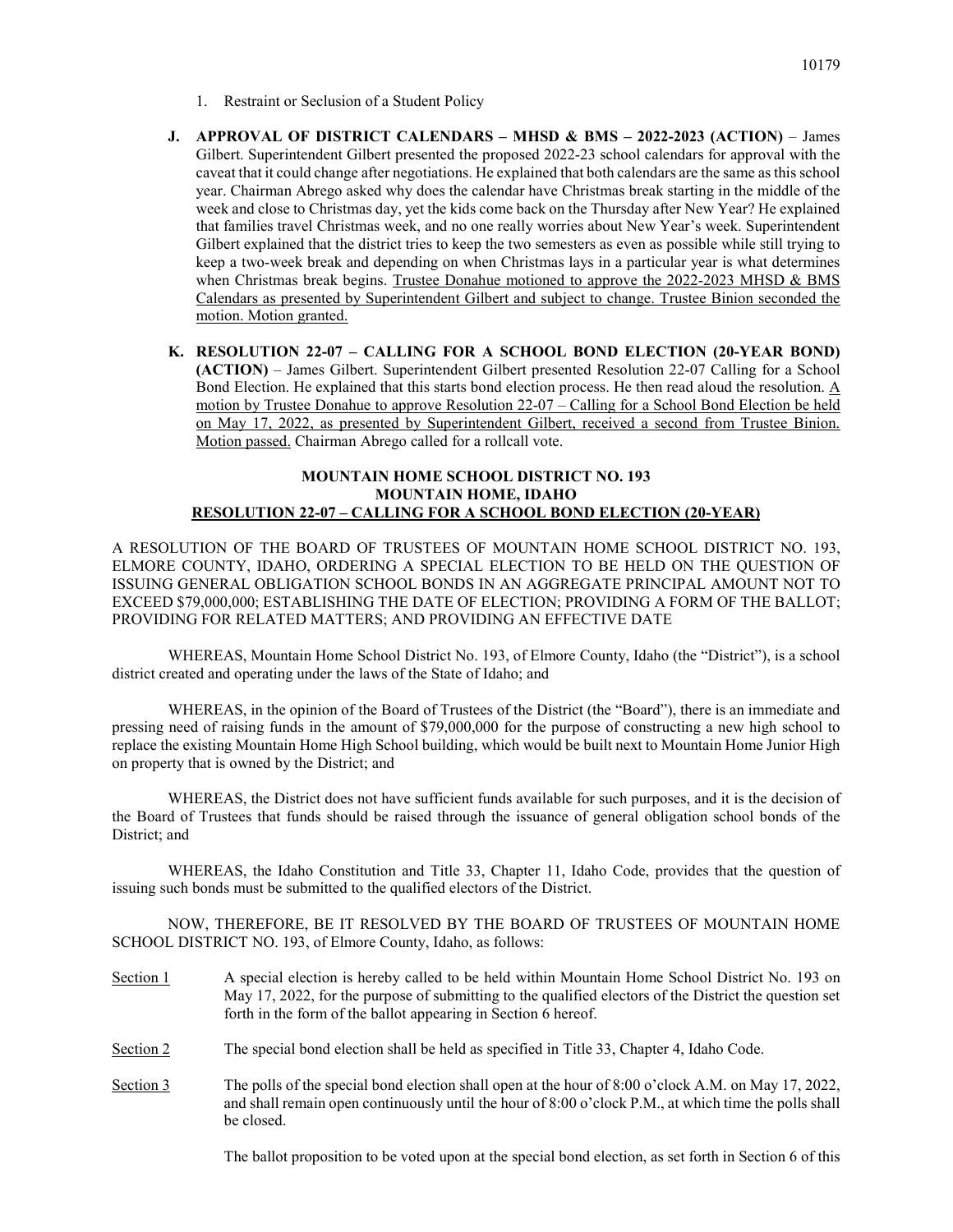Resolution, shall be separate from any other proposition being voted upon at or in conjunction with any other election being held and conducted on the same date. Only those qualified electors of the District casting valid ballots upon the proposition set forth in Section 6 of this Resolution shall be counted in determining the number of qualified electors voting at or participating in the special bond election.

- Section 4 Each person voting at the special bond election must be, at the time of the election, a qualified elector of the District, within the meaning of Article 6, Section 2, of the Idaho Constitution, and Section 33-405, Idaho Code, eighteen (18) years of age or older, properly registered as required by law, and a United States citizen who has resided in the State of Idaho and in the District at least thirty (30) days next preceding the election.
- Section 5 Electors must, in order to vote at the special bond election, be registered to vote according to the registration records of the county in which the elector resides.

Section 6 The ballot proposition for the special bond election shall be in substantially the following form:

## **OFFICIAL BALLOT SPECIAL SCHOOL BOND ELECTION** Mountain Home School District No. 193 Elmore County, Idaho Tuesday, May 17, 2022

### **QUESTION:**

Shall the Board of Trustees of Mountain Home School District No. 193, Elmore County, State of Idaho ("Board") be authorized to issue general obligation school bonds of said District, in one or more series, in a principal amount not to exceed \$79,000,000 for the purpose of constructing a high school to replace the existing high school, along with any appurtenant facilities and equipment needed for the same, such series of bonds to become due in such installments as may be fixed by the Board, for a term not to exceed twenty years, all as provided in the Resolution adopted by the Board on January 18, 2022?

The purpose of the bonds is for the construction of new high school. The interest rate anticipated on the proposed bond issue is 2.26% per annum. The total amount estimated to be repaid over the life of the bonds, based on the anticipated interest rate, is \$87,365,400 consisting of \$79,000,000 in principal and \$20,166,400 of interest, totaling \$99,166,400, less \$11,801,000 in estimated bond levy equalization payments. The term of the bonds will not exceed 20 years. The District has no existing bonded indebtedness.

The estimated average annual cost to the taxpayer on the proposed bond levy is a tax of \$225 per \$100,000 of taxable assessed value, per year, based on current conditions.

#### **ANSWER:**

| IN FAVOR OF issuing bonds in a principal amount not to exceed \$79,000,000  YES |  |
|---------------------------------------------------------------------------------|--|
|                                                                                 |  |

AGAINST issuing bonds in a principal amount not to exceed \$79,000,000 ........................NO

### **INSTRUCTIONS TO VOTERS:**

To vote "YES" – IN FAVOR OF issuing bonds for the purpose stated in the Resolution of January 18, 2022, place an "X" in the box opposite the word  $-$  "YES."

To vote "NO" – AGAINST issuing bonds for the purposes stated in the Resolution of January 18, 2022, place an "X" in the box opposite the word – "NO."

If you, by mistake or accident, mark, tear, deface, or otherwise mutilate this ballot, please return it to the election judges and obtain another ballot.

Section 7 Notice of the special election shall be published by Elmore County in such form as the respective county may prescribe.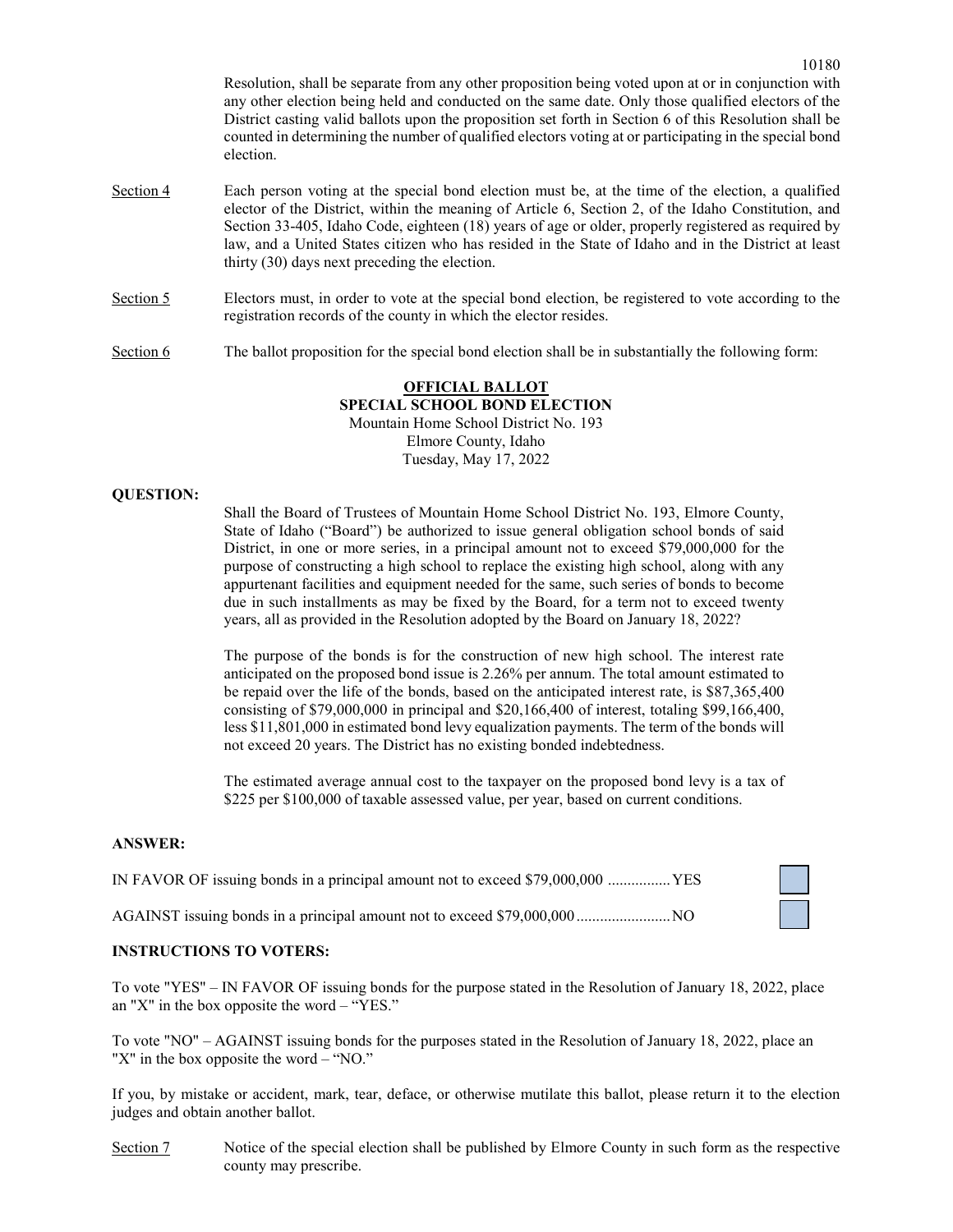- Section 8 Any qualified and registered elector of the District may vote by absentee ballot in the manner provided by Idaho Code Section 33-406, as amended.
- Section 9 If, at the special bond election, two-thirds  $(2/3)$  of the qualified electors of the District voting therein vote in favor of the issuance of bonds for the purposes set forth herein and designated on the aforesaid ballot, fully registered general obligation bonds of the District shall be authorized, issued, sold, and delivered in relation to the ballot question. The bonds will be general obligation bonds of the District, and as such, the full faith and credit of the District will be pledged for their payment. The bonds will be paid from taxes levied upon all taxable property within the District and will bear interest at such rate or rates as may be determined by the Board in the resolution authorizing the issuance of the bonds.

All bonds shall be issued in the form and manner, be registered, disposed of, and redeemed, in accordance with the provisions of Title 33, Chapter 11, and Title 57, Chapters 2 and 9, Idaho Code.

- Section 10 The Business Manager or District Treasurer of the District shall provide a brief official statement setting forth the information required by Section 34-439, Idaho Code.
- Section 11 When the polls are closed, the election officials shall immediately proceed to count the ballots cast at the special bond election for the ballot question. The counting shall be continued without adjournment until completed and the result declared on the ballot question. The election judge and clerks shall thereupon certify the returns of the special bond election to the County Clerk, who shall present the results to the Elmore County Board of County Commissioners.

The Board of County Commissioners shall meet within ten (10) days following the election, or at such time to which said meeting is continued, for the purpose of canvassing the results of the special bond election. The County Clerk shall thereupon certify the election results to the District. The results shall then be entered in the minutes of the District and the overall election result proclaimed as final.

Section 12 The County Clerk is authorized to cause a sufficient number of ballots to be printed for use at said election, to acquire such other election supplies as may be required, and to take all other and further actions as may be necessary in connection with the special bond election.

> All bonds shall be issued in the form and manner, be registered, disposed of, and redeemed, in accordance with the provisions of Title 33, Chapter 11, Idaho Code.

- Section 13 All actions heretofore taken, not inconsistent with the provisions of this Resolution, by the Board and the officers of the District directed toward making said acquisitions and improvements within and for the District, and the issuance of general obligation school bonds of the District therefor, and for the holding of a special bond election, are hereby ratified, approved, and confirmed.
- Section 14 This resolution shall take effect and be in force from and after its passage and approval.

| Chairman Abrego         |                         |         | Vice-Chairman Binion                                                                       |  |
|-------------------------|-------------------------|---------|--------------------------------------------------------------------------------------------|--|
| Trustee Donahue         |                         | ATTEST: | <b>Trustee Perez</b>                                                                       |  |
| Trustee Knox            |                         |         | Clerk Whitman                                                                              |  |
| found to be as follows: |                         |         | Vote being had on the above and foregoing resolution, and the same having been counted and |  |
|                         | <b>NAME OF TRUSTEES</b> |         |                                                                                            |  |
|                         |                         |         | Aye                                                                                        |  |

Passed and approved this 18<sup>th</sup> day of January 2022.